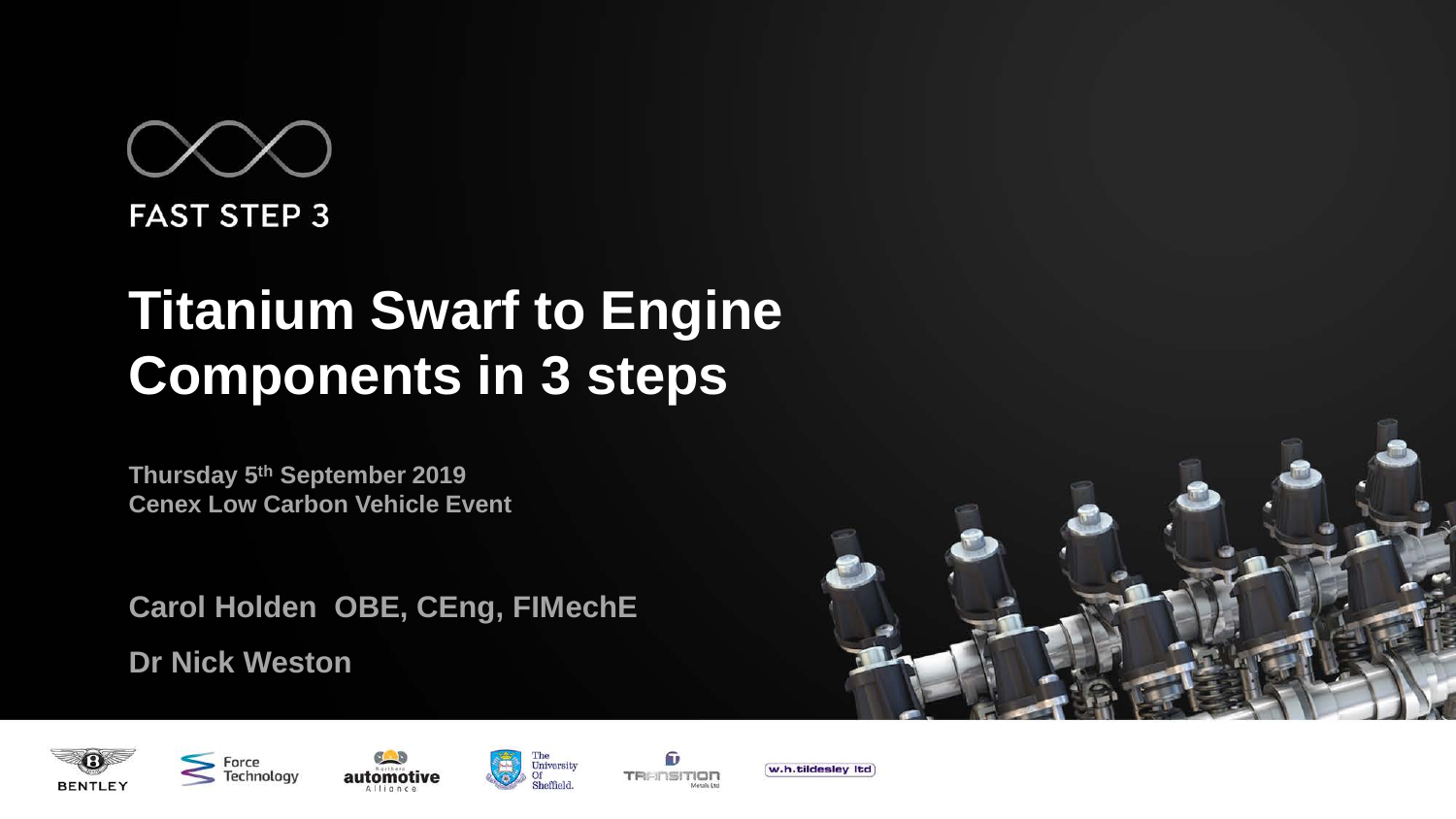# Vision

- To utilise high-value titanium alloy swarf as a feedstock for the FAST and FAST-*forge* processes
- To generate near-net-shape components with the high strength & good fatigue life typically required within an automotive engine
- An indication of production volume capability and cost levels for the automotive industry
- The development of a new UK supply chain, resulting in growth opportunities:

**Niche vehicles to higher volume applications**

**Other sectors such as off-shore, rail, aerospace, nonauto engine, defence & low-cost desalination**



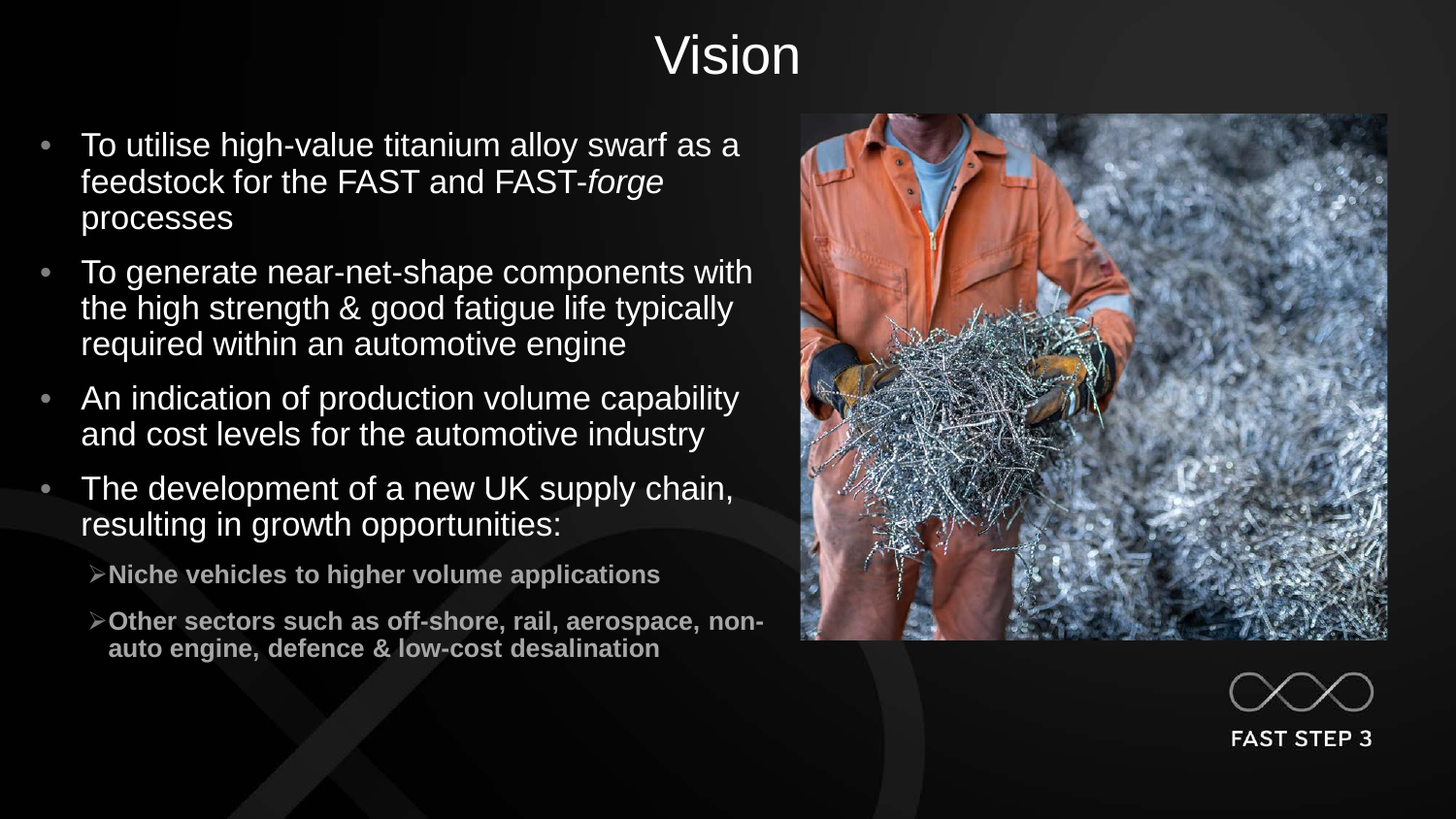# Partners & Scope

|                                 | <b>Partner</b>                         | <b>Company Description</b>                                                                                                                                                                                                                                                                             |
|---------------------------------|----------------------------------------|--------------------------------------------------------------------------------------------------------------------------------------------------------------------------------------------------------------------------------------------------------------------------------------------------------|
| <b>BENTLEY</b>                  | <b>Bentley Motors Ltd</b>              | Manufacturer of luxury performance automobiles for world-wide markets.                                                                                                                                                                                                                                 |
| Force<br>Technology             | Force Technology Ltd                   | Provision of advanced design, development, manufacture & test for advanced spring<br>solutions. Automotive Tier 1 status with IATF 16949 certification, but also supply into<br>other sectors.                                                                                                         |
| w.h.tildesley Itd               | <b>WH Tildesley Ltd</b>                | Specialist supplier of forged & machined components to a wide range of markets.                                                                                                                                                                                                                        |
| Metals Lt                       | <b>Transition International</b><br>Ltd | Bespoke manufacturer of Ferro-Titanium from titanium scrap to meet specific<br>customer requirements.                                                                                                                                                                                                  |
|                                 | <b>Northern Automotive</b><br>Alliance | Independent, not-for-profit, organisation providing support for all companies within<br>the automotive sector within NW & Yorkshire.                                                                                                                                                                   |
| The<br>University<br>Sheffield. | University of Sheffield                | Department of Materials Science & Engineering is one of the top materials<br>departments in the UK with a long history in metallurgy. Part of the Faculty of<br>Engineering, which is ranked 1 <sup>st</sup> in the UK for research income, and 1 <sup>st</sup> in the UK for<br>industry focused R&D. |



**FAST STEP 3**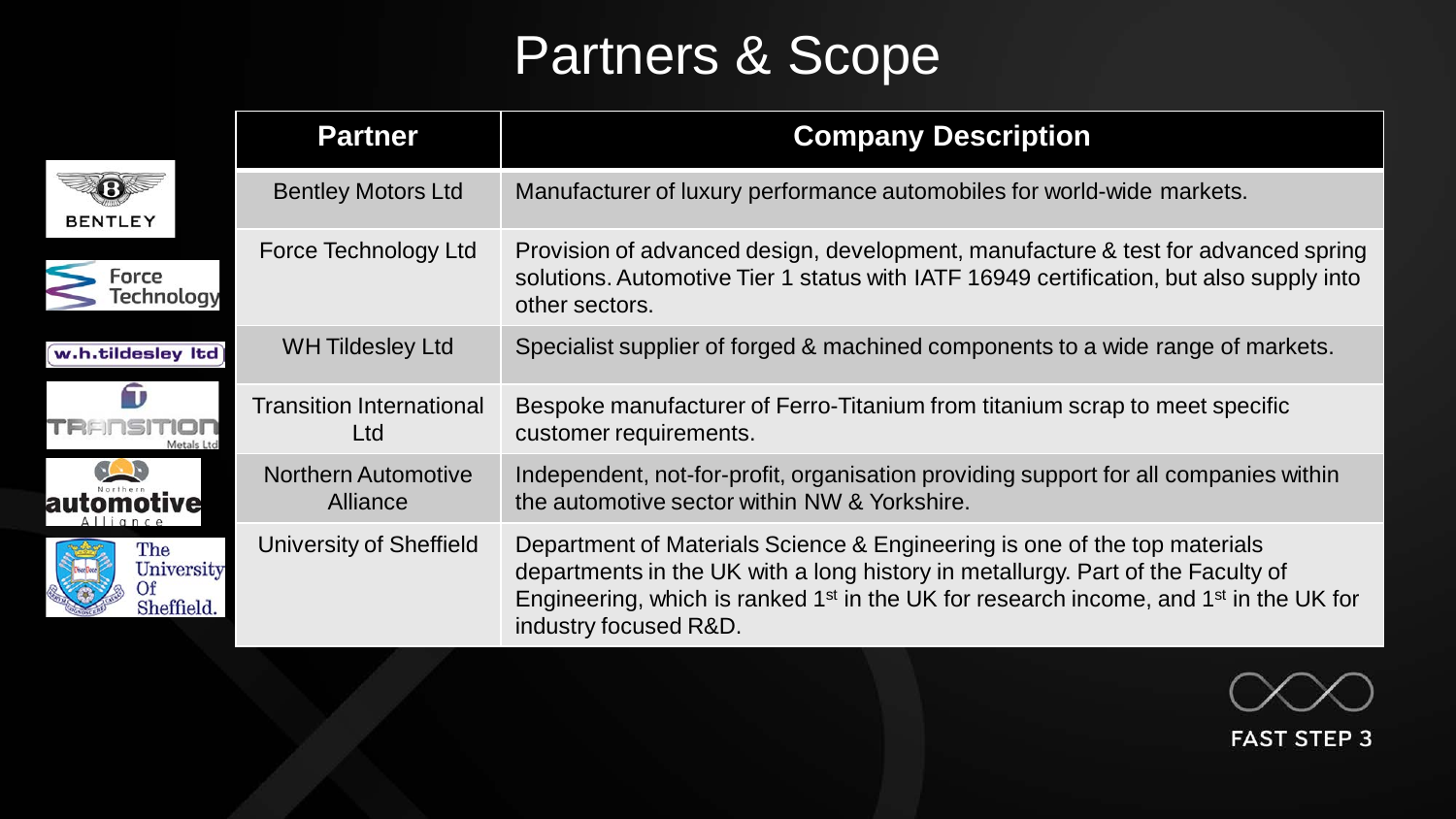#### Partners & Scope



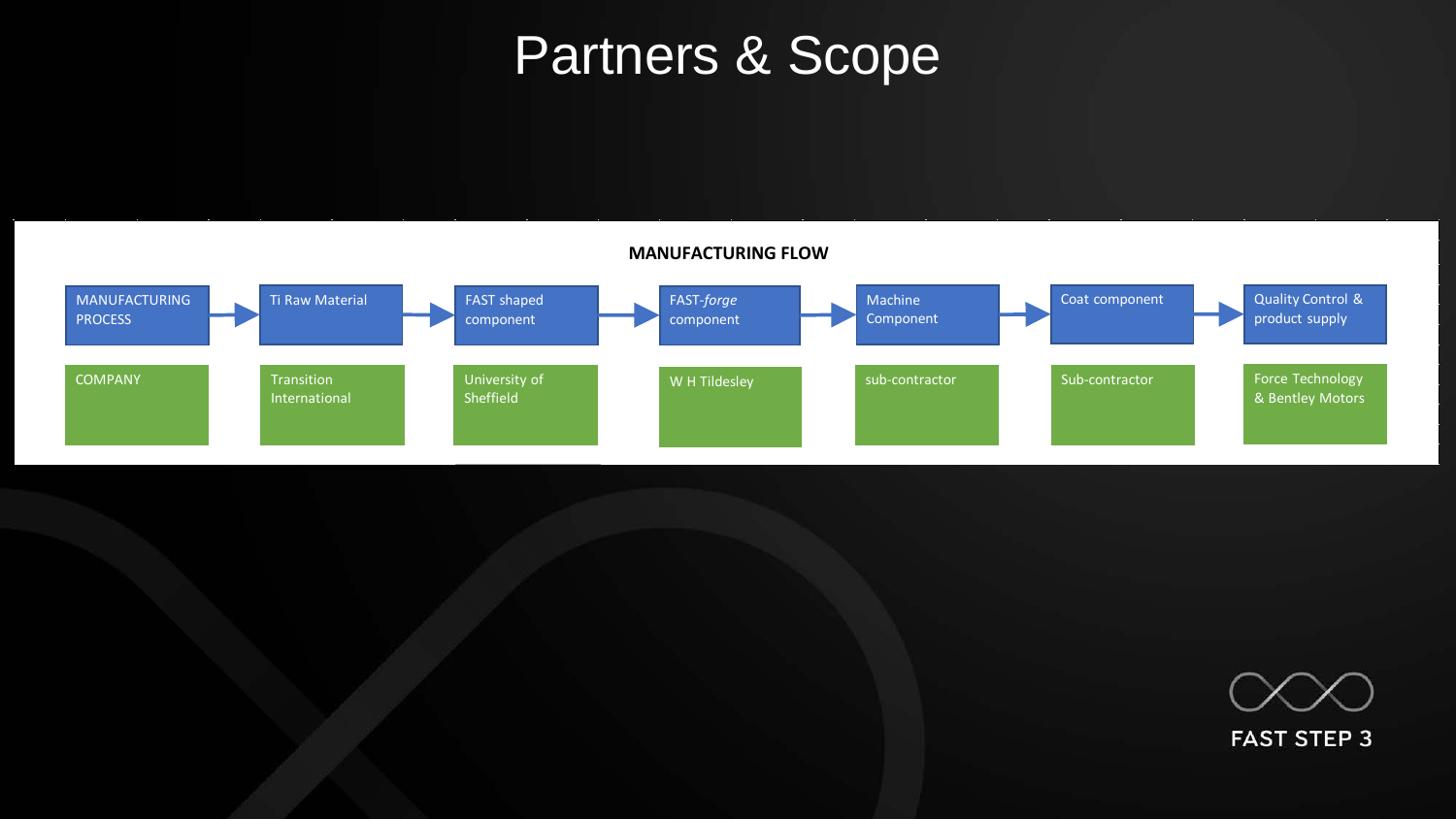### Overall Project Outcomes

- Manufactured & functional bench test 4 components
- Process mapping & understanding of process variability, limitations & opportunities for swarf cleaning & grading
- FAST tooling & process development
- Forging tooling & process development for FAST near-net shape preforms
- Finishing processes for ready-to-supply components
- Development of the business process for a supply chain for supply into OEMs.



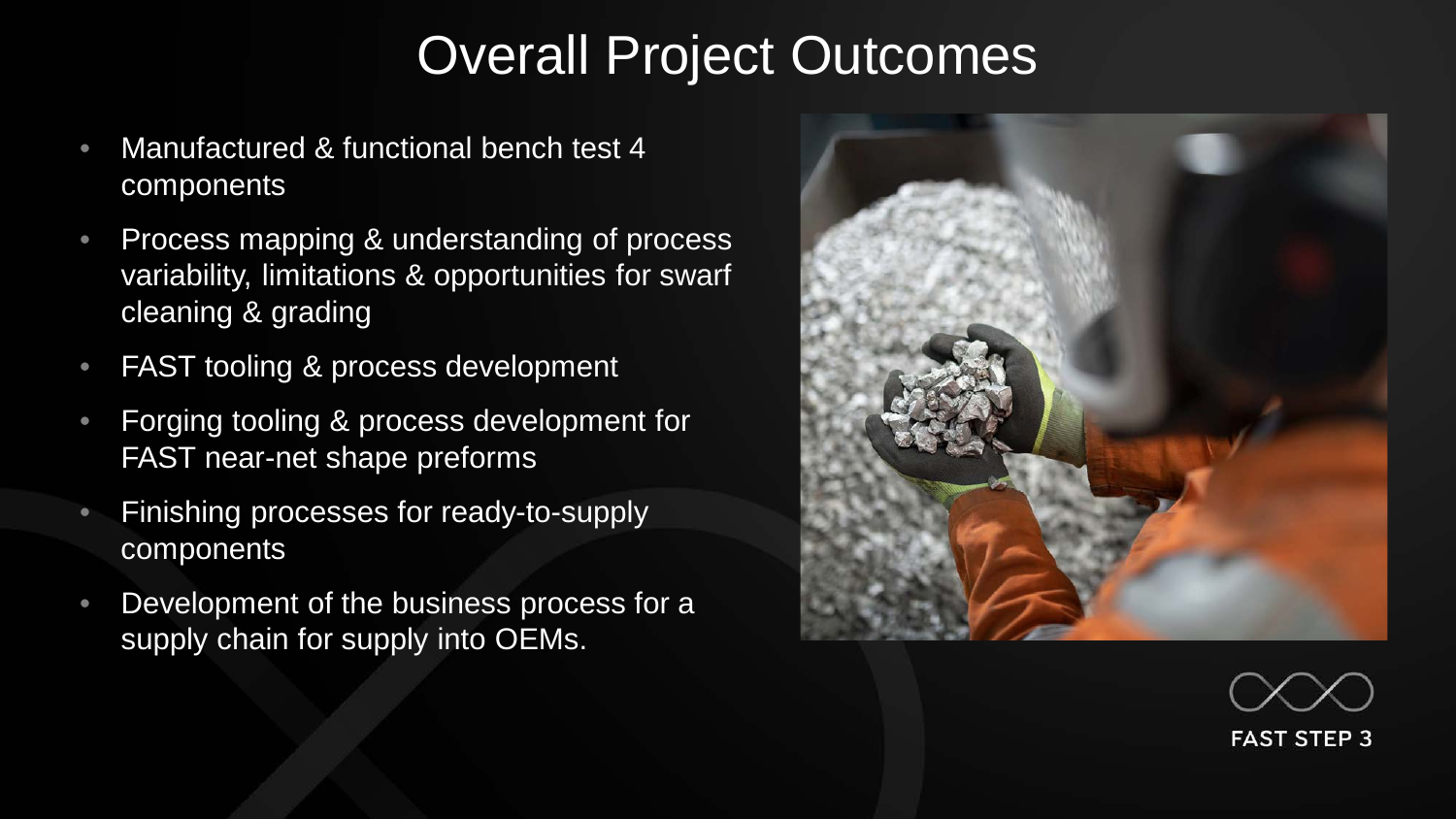## Overall Project Outcomes

Sep 18 – May 19 **Swarf Definition**

> Apr 19 – Feb 20 **Retainer**





Oct 19 – Dec 20 **Rocker Arm**

> Apr 20 – Jul 21 **Con Rod**

> > Aug 21 **Final report & Close-Out**





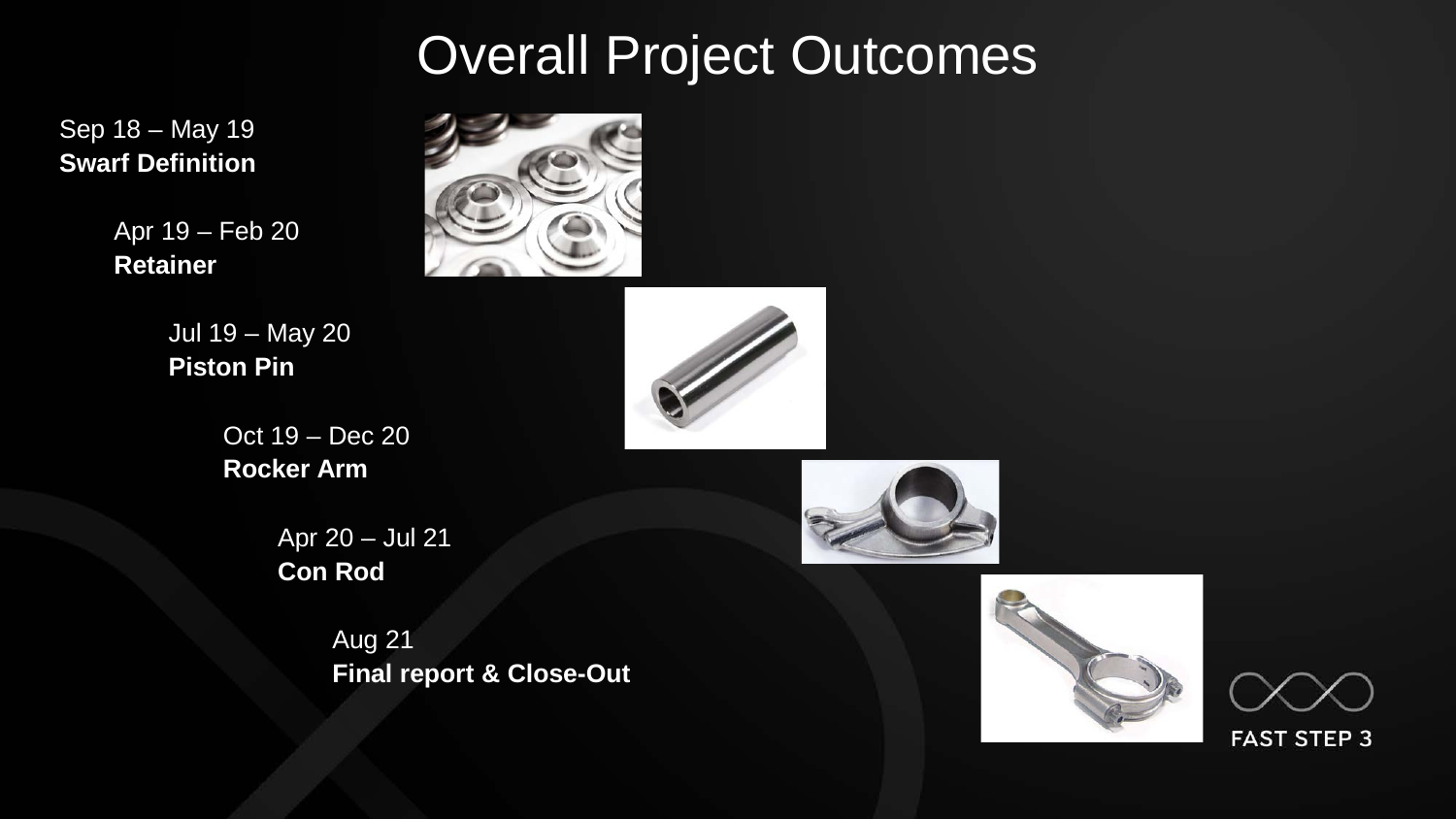# The Need for Cost-Effective Downstream Processing Lowering the Cost of Titanium





The buy-to-fly ratio of titanium alloys for the F-22 is over 12:1[2]

 $\geq 45$  of the 50 tonnes purchased per aircraft is turned into scrap – mostly as machining swarf/chips



**FAST STEP 3** 

*[1] E. Kraft, Summary of Emerging Titanium Cost Reduction Technologies, Vancouver, 2004. Plotted from data in: P.C.Turner and J.S.Hansen, "An Assessment of Existing Titanium Technologies", Albany Research Center, Department of Energy, July 28, 1999. [2] Z. Zak Fang, P. Sun, Pathways to Optimize Performance/Cost Ratio of Powder Metallurgy Titanium – A Perspective, Key Eng. Mater. 520 (2012) 15–23.*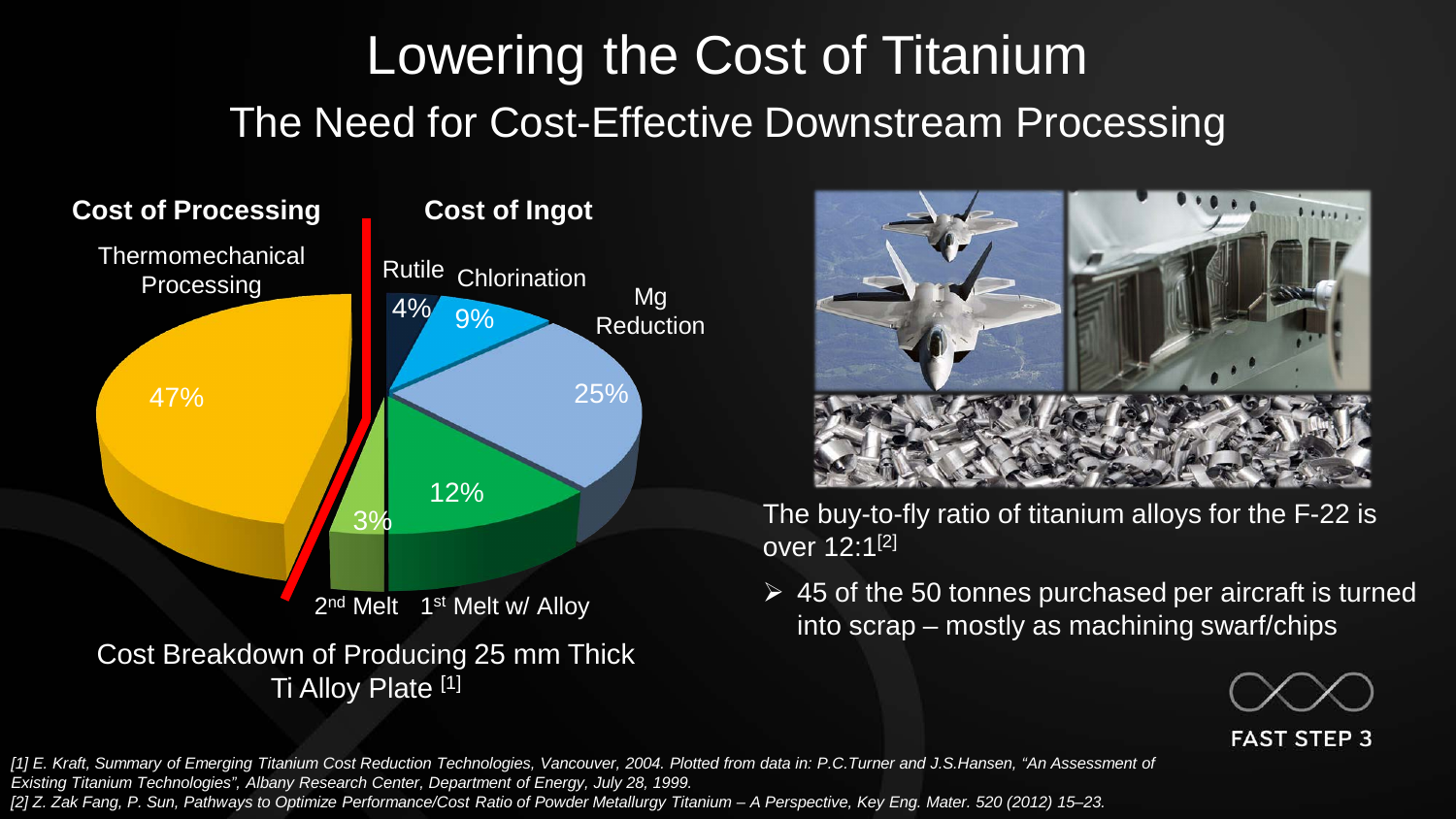## The Need for Cost-Effective Downstream Processing Lowering the Cost of Titanium

To achieve a true step-change in the economics of titanium components it is necessary to combine lower-cost powder/particulate feedstocks with novel solid-state processing



**FAST STEP 3** 

*[1] E. Kraft, Summary of Emerging Titanium Cost Reduction Technologies, Vancouver, 2004. Plotted from data in: P.C.Turner and J.S.Hansen, "An Assessment of Existing Titanium Technologies", Albany Research Center, Department of Energy, July 28, 1999. [2] Z. Zak Fang, P. Sun, Pathways to Optimize Performance/Cost Ratio of Powder Metallurgy Titanium – A Perspective, Key Eng. Mater. 520 (2012) 15–23.*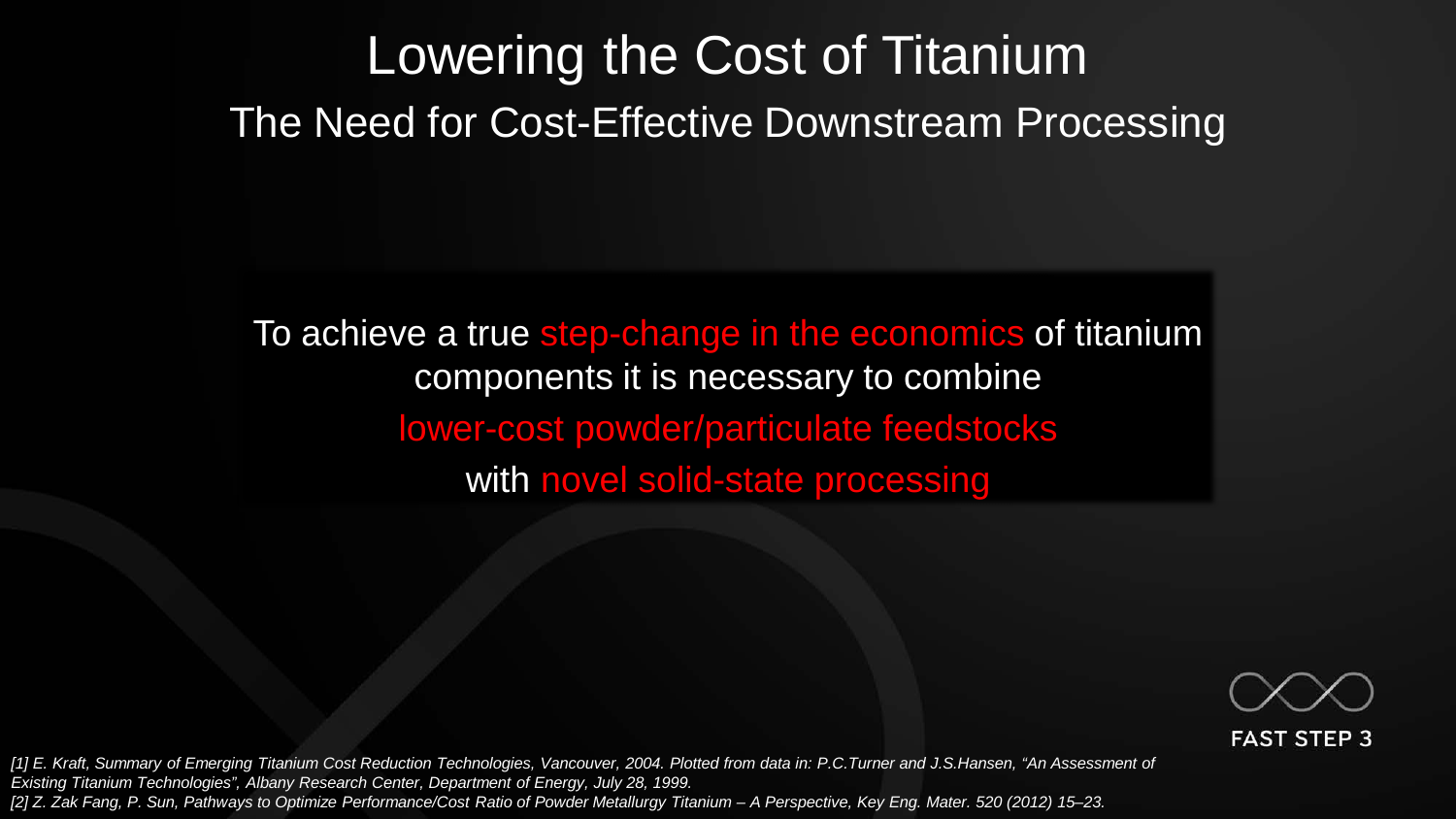## a.k.a. SPS – Spark Plasma Sintering FAST – Field Assisted Sintering Technology



- Novel method of controlled rapid sintering to produce full density specimens that is faster and more flexible than other powder metallurgy methods
- Simultaneous application of uniaxial load and electric current, which causes Joule heating
- Consensus is FAST offers technological/economic advantages over conventional sintering techniques

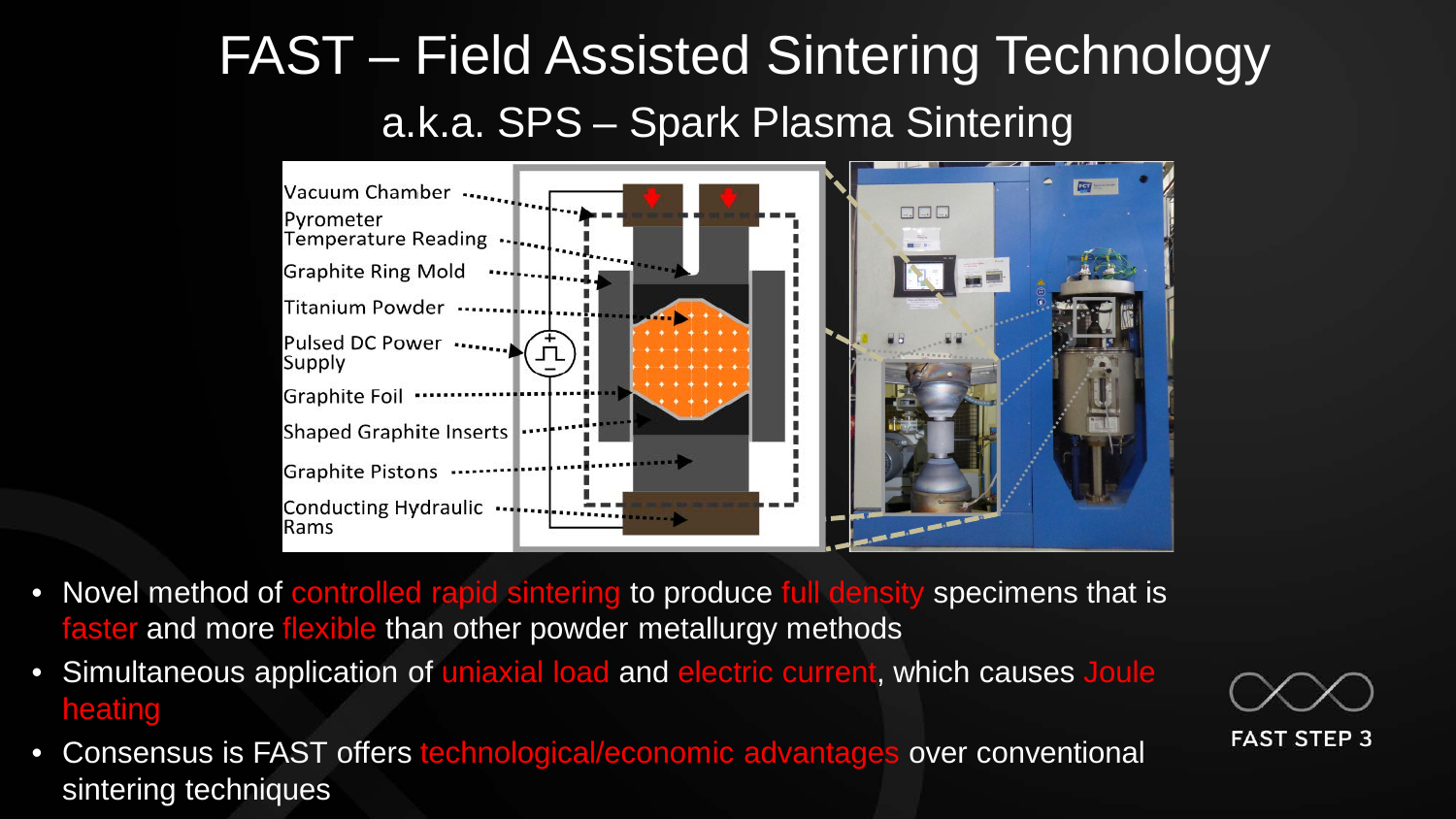# From titanium alloy feedstock to forged component in 2 steps The FAST-*forge* Concept



**FAST STEP 3** 

*Weston NS, Jackson M. FAST-forge - A new cost-effective hybrid processing route for consolidating titanium powder into near net shape forged components. J. Mater. Process. Technol. 2017;243:335–346.*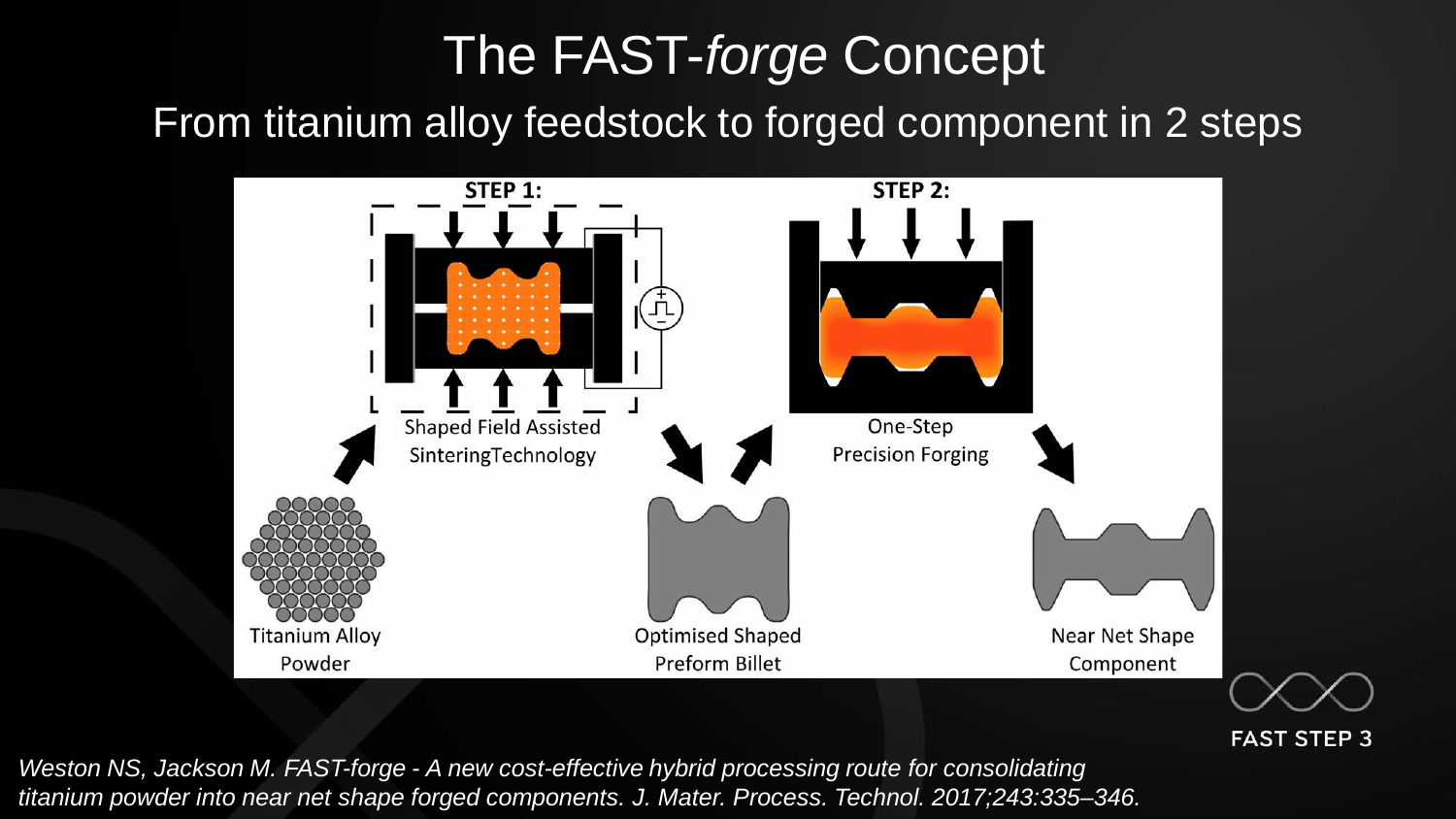## FAST STEP3 Programme 2018-2021

#### **F**ield **A**ssisted **S**intering **T**echnology for **S**warf **T**itanium to **E**ngine **P**arts in **3** Steps



STEP3 will utilise Ti alloy swarf as feedstock for FAST and FAST-*forge* to produce near-net-shapes that will be finish machined to produce components with the high strength and good fatigue life typically required within an automotive engine



**FAST STEP 3**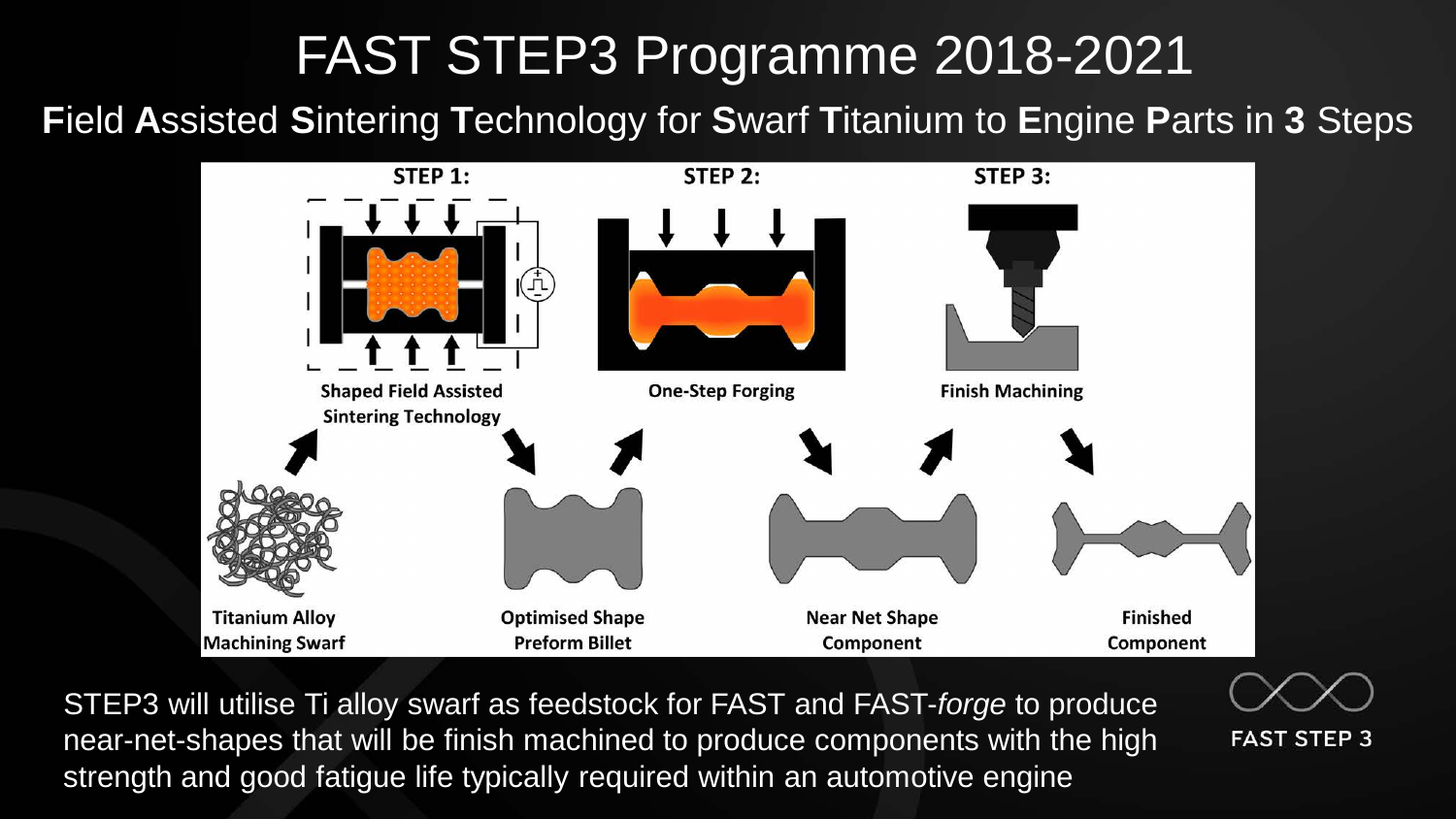# The Future

#### Integrating with Royce@Sheffield

INSTITUTE

The UK National Institute For Advanced Materials Research and Innovation A Different Kind of Research Institute; Open to Industry, Academia and the Public. Offering industry and academia the capability to make, test and characterise materials, components and systems; over £150m of equipment is available, easy to access and technically supported.

Royce@Sheffield is part of the Department of Materials Science and Engineering.

 As a major partner of the Henry Royce Institute, we are leading on the theme of Advanced Metals Processing

www.sheffield.ac.uk/materials/research/centresandfacilities/royce





Royce@Sheffield has purchased an FCT Systeme Model HP D 250/C FAST furnace.

- Additional cooling chamber allows semi-continuous processing of parts up to 250 mm diameter
- $\triangleright$  Unique capability within the UK
- Will be utilised by FAST STEP3 project from mid 2020

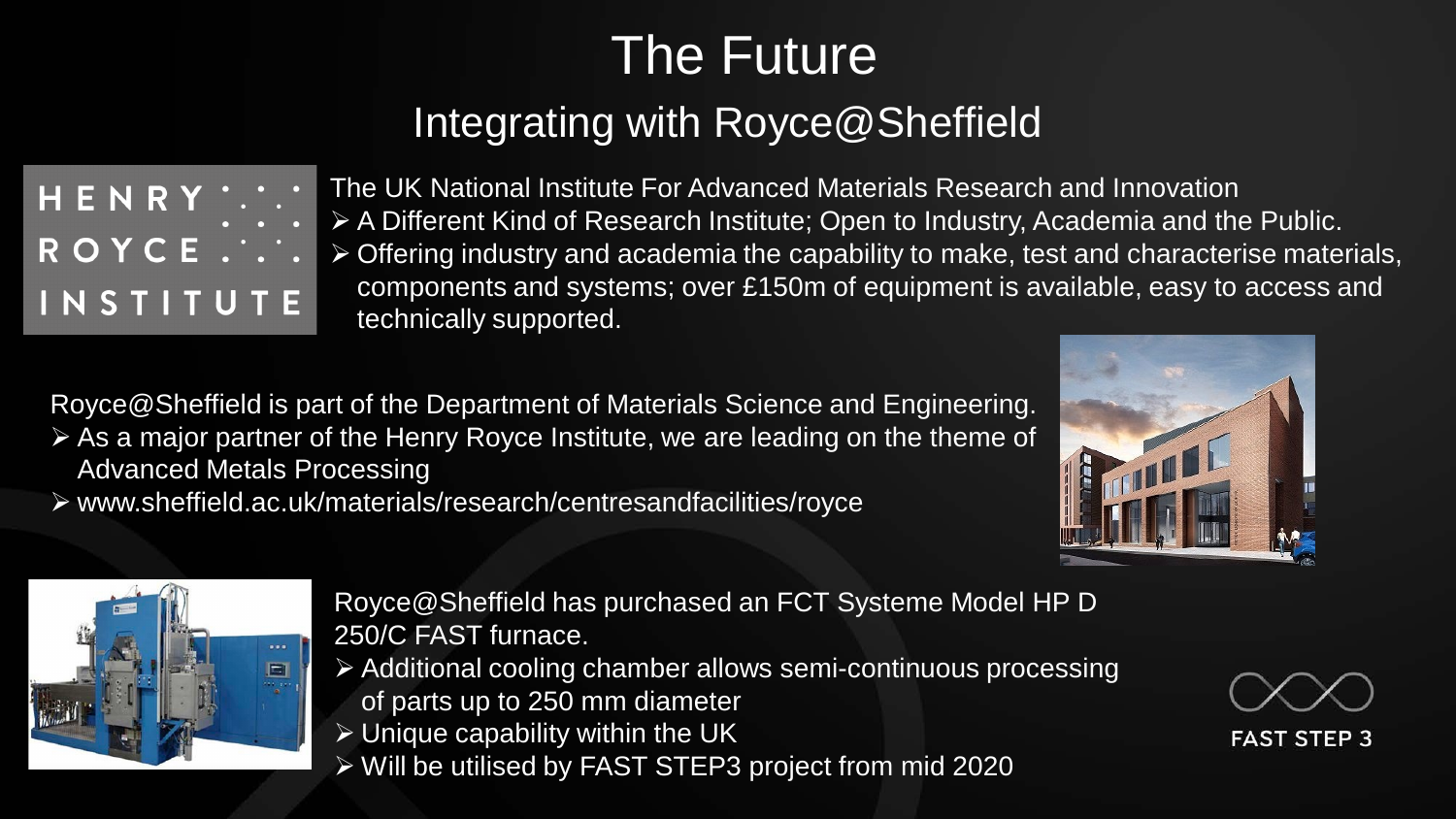### The Future

- Watch for progress on our website:
	- *WWW.FASTSTEP3.ORG.UK*
- Come back and see progress next year
- Come and talk to us if you have an interest in being part of our next phase, or take a leaflet



FAST STEP 3 is a collaborative research project to use titanium in automotive engines with the ultimate aim of lowering vehicle emissions TITANIUM SWARF TO ENGINE PARTS IN 3 STEPS **FASTSTEP3.ORG.UK**